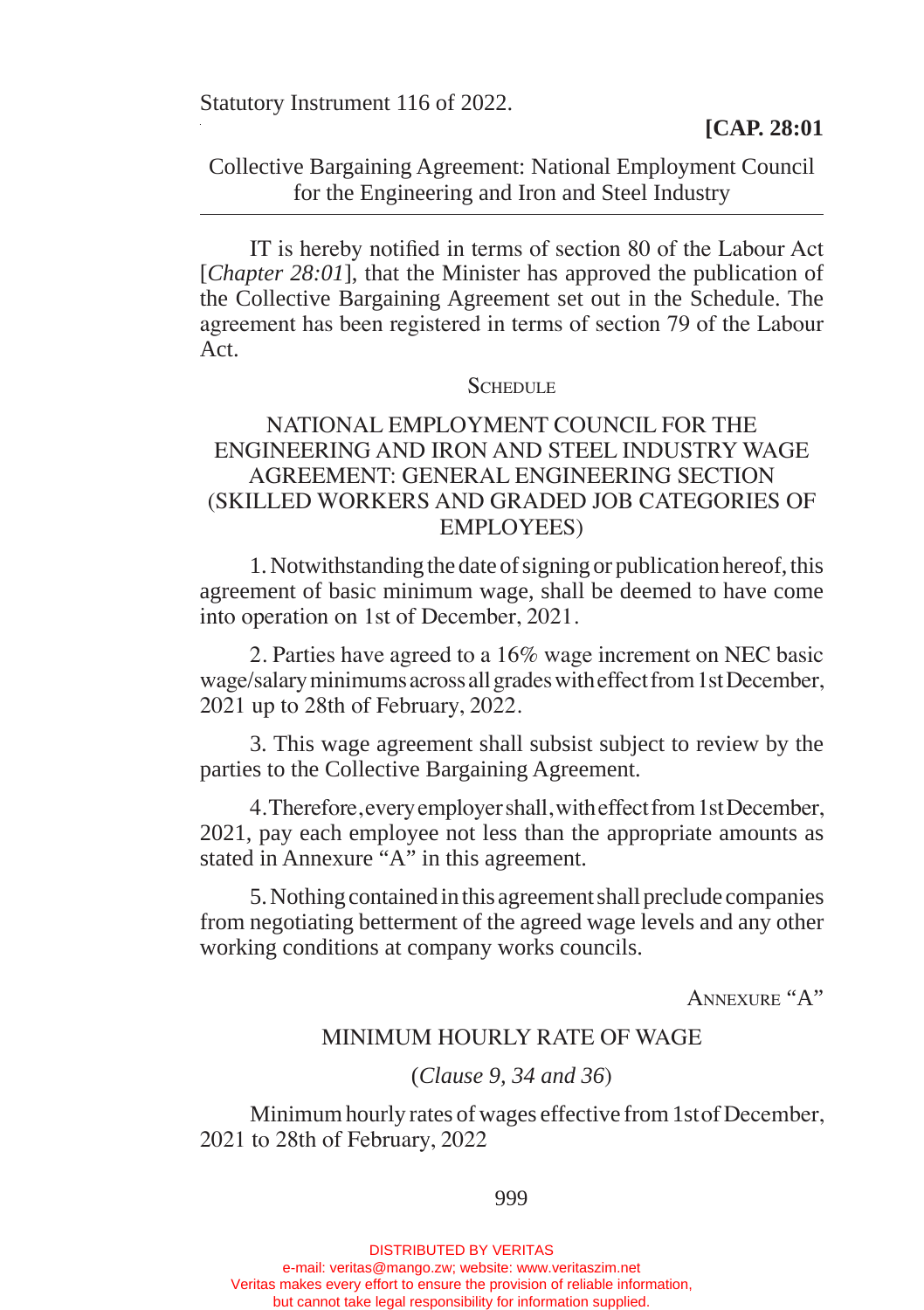| <b>Schedule 1: Skilled Worker Category</b> |                    |                          |                           |
|--------------------------------------------|--------------------|--------------------------|---------------------------|
|                                            | <b>Hourly Rate</b> | <b>Weekly Equivalent</b> | <b>Monthly Equivalent</b> |
|                                            | <b>ZWL Rate</b>    | <b>ZWL Rate</b>          | <b>ZWL Rate</b>           |
| Class 1                                    | 230,17             | 10 127,36                | 43 961,94                 |
| Class <sub>2</sub>                         | 197,64             | 8 696,20                 | 37 749,39                 |
| Class 3                                    | 182,64             | 8 0 3 6 , 25             | 34 884,62                 |
| Class 4                                    | 167,62             | 7 3 7 5 , 28             | 32 015,42                 |
| <b>Schedule 2: Graded Worker Category</b>  |                    |                          |                           |
|                                            | <b>Hourly Rate</b> | <b>Weekly Equivalent</b> | <b>Monthly Equivalent</b> |
|                                            | <b>ZWL Rate</b>    | <b>ZWL Rate</b>          | <b>ZWL Rate</b>           |
| Grade C1                                   | 197,64             | 8 696,20                 | 37 749,39                 |
| GradeB4                                    | 180,15             | 7926,51                  | 34 408.27                 |
| Grade B3                                   | 170,11             | 7485,02                  | 32 491,77                 |
| Grade B <sub>2</sub>                       | 155,12             | 6825,38                  | 29 628,33                 |
| Grade B1                                   | 151,11             | 6 6 48 98                | 28 862,62                 |
| Grade A3                                   | 149,12             | 6561,19                  | 28 481,54                 |
| Grade A2                                   | 145,11             | 6 3 8 4 7 5              | 27 715,61                 |
| Grade A1                                   | 143,9791           | 6 3 3 5 0 8              | 27 500,00                 |
|                                            |                    |                          |                           |
| <b>Schedule 3: Skilled Worker Trainee</b>  |                    |                          |                           |
|                                            | <b>Hourly Rate</b> | <b>Weekly Equivalent</b> | <b>Monthly Equivalent</b> |
|                                            | <b>ZWL Rate</b>    | <b>ZWL Rate</b>          | <b>ZWL Rate</b>           |
| Trainee Class 1                            | 206,56             | 9 0 8 8 , 6 9            | 39 453,19                 |
| Trainee Class 2                            | 187,65             | 8 2 5 6 7 4              | 35 841,76                 |
| Trainee Class 3                            | 175,13             | 7 7 0 5 5 1              | 33 448,91                 |
| <b>Trainee Class 4</b>                     | 162,63             | 7 1 5 5 , 5 5            | 31 061,60                 |

Collective Bargaining Agreement: National Employment Council for the Engineering and Iron and Steel Industry

A Statutory Instrument setting out the agreement will be forwarded to you as soon as it has been published.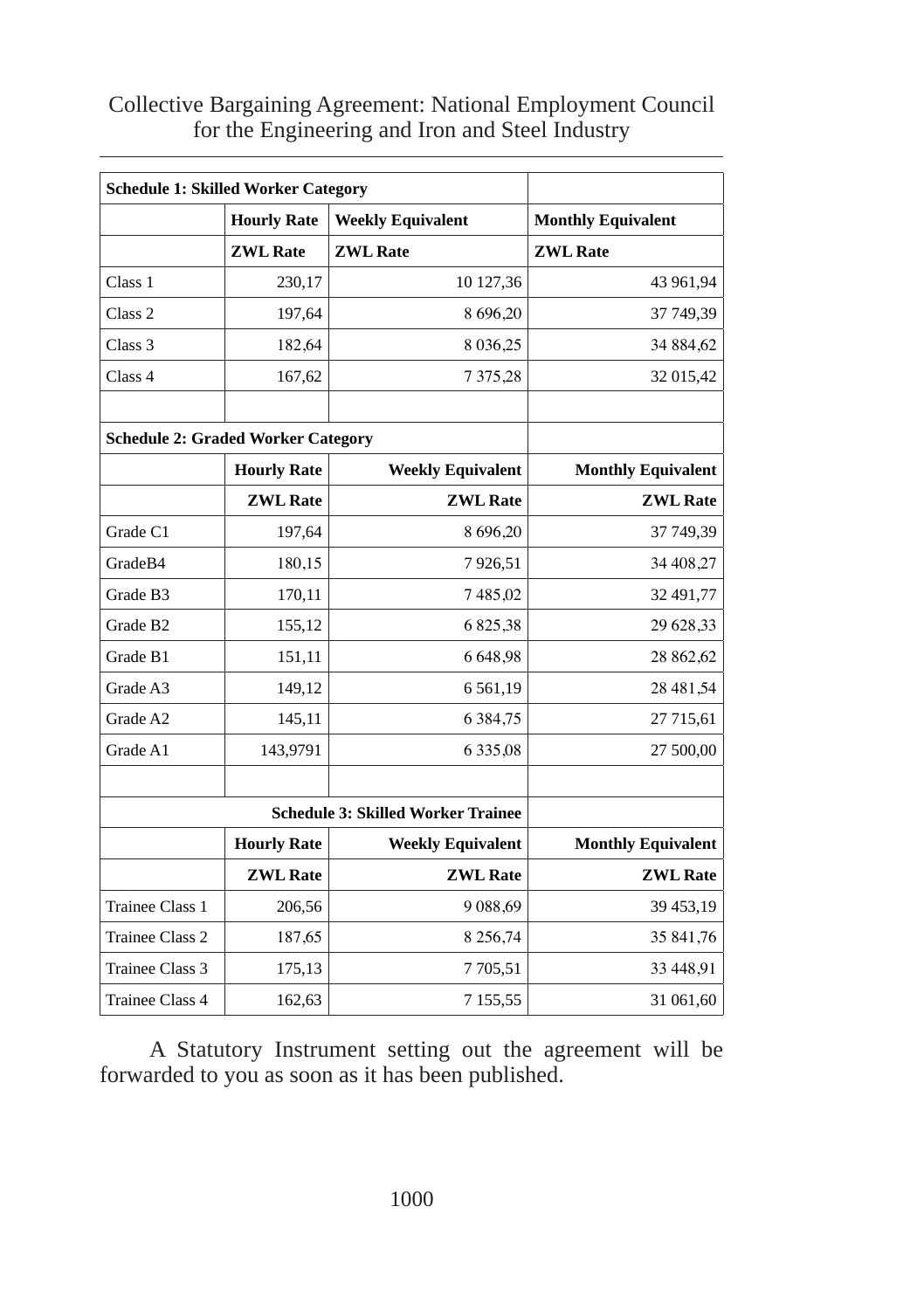Signed at Harare this 14th day of December, 2021.

C. F. DUBE,<br>
W. GARIRA,<br>
Chairman of the Council.<br>
President of NEWU. Chairman of the Council.

B. V. MUNATSI, M. KANDA,<br>President of E.I.S.A.Z. President of PEMTAWUZ. President of PEMTAWUZ.

Z. MHERE, T. C. NYAMATORE,<br>President of GESMEISAWUZ. General Secretary. NEC. President of GESMEISAWUZ.